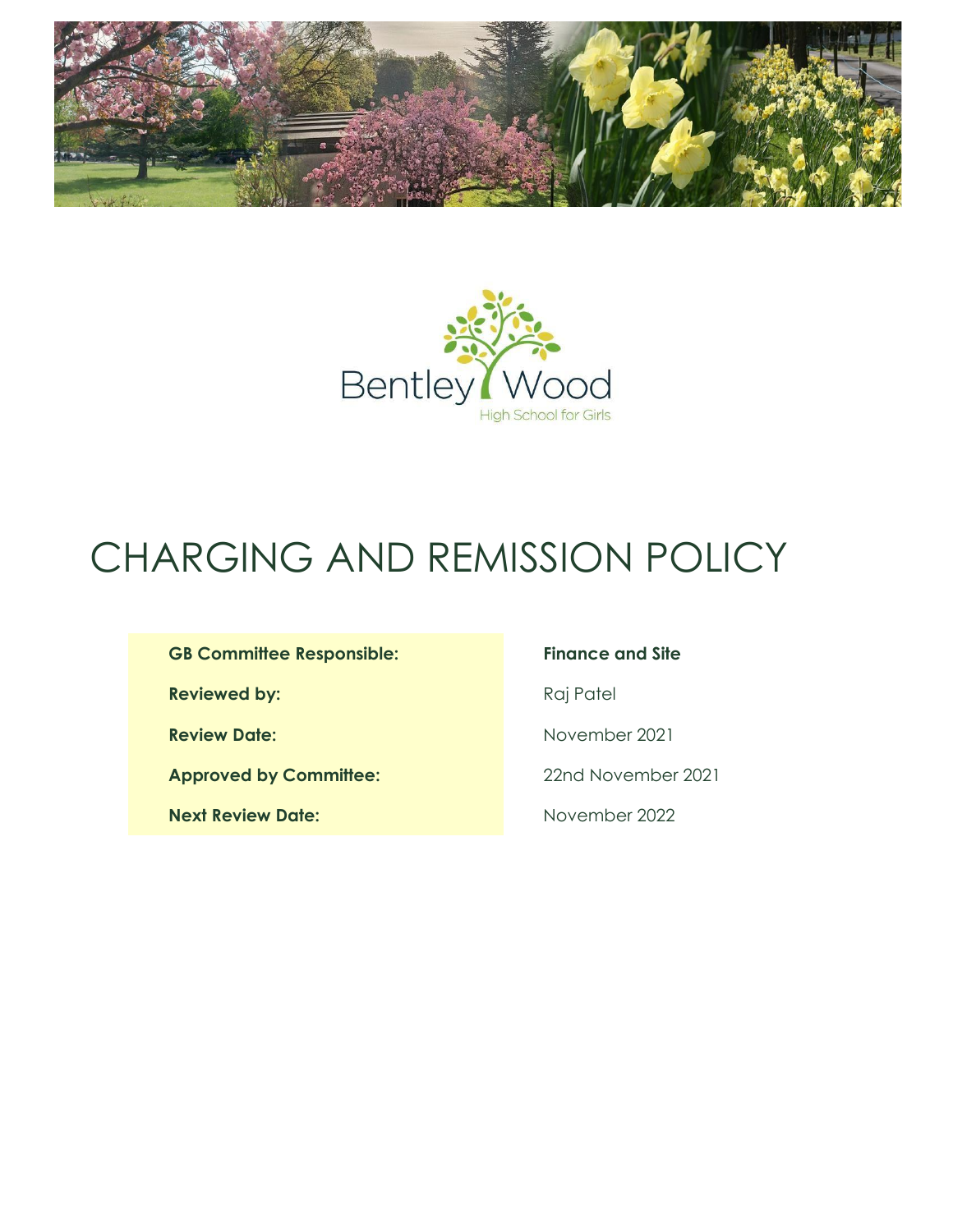## **BENTLEY WOOD HIGH SCHOOL CHARGING & REMISSION POLICY**

#### **1. INTRODUCTION**

Bentley Wood High School acknowledge the immense value of Educational Visits to young people, and fully support and encourage all visits that are correctly planned, managed and conducted.

The Governors at Bentley Wood High School wish to ensure that all students have full and free access to a broad and balanced curriculum and this will include off-site visits. This policy aims to provide clarity over those visits which the school will provide free of charge and for those where there may be a charge. The policy is informed by the DfE guidance and '*a guide to the law for school governors'*.

This policy complements the school's policies on Equal Opportunities, Educational Visits, Learning Teaching and Assessment has been formulated to sit within the school's Aims and the School Improvement Plan and reflects the Government's statutory policy.

**2. Admissions** – No charge will be made for admission.

#### **3. School Meals**

- 3.1. No charge will be made for students entitled to Free School Meals (Pupil Premium).
- 3.2. We will charge all students not entitled to Free School Meals an amount determined by the contractor or the Governing body of the school, as appropriate.

#### **4. Responsibilities**

The Governing Body and Headteacher will ensure that staff are familiar with and correctly apply the policy. When planning activities that incur costs to the school and or charges to those with parental responsibility, the principles of 'best value' will be observed by members of staff. The Governing Body will review the policy annually.

#### **5. Policy Statement**

All activities that are a necessary part of the National Curriculum plus Religious Education and all activities which take place during the school day\* and which form part of the approved examination syllabus being followed by students at Bentley Wood High School (except Instrumental Tuition – see below) will be provided free of charge and includes any materials equipment and transport to take students between the school and the activity. *(\* The school day is defined as all activities that take place in either the morning or afternoon sessions. The morning session is from 8.50am until 12.30pm and the afternoon session is from 1.30pm until 3.10pm*).

The only exceptions to this are:

#### **5.1 Instrumental Tuition**

a) No charge will be made if the music tuition is an essential part of the curriculum or a public examination syllabus being followed by the student studying at the school. This includes instrument hire and music books.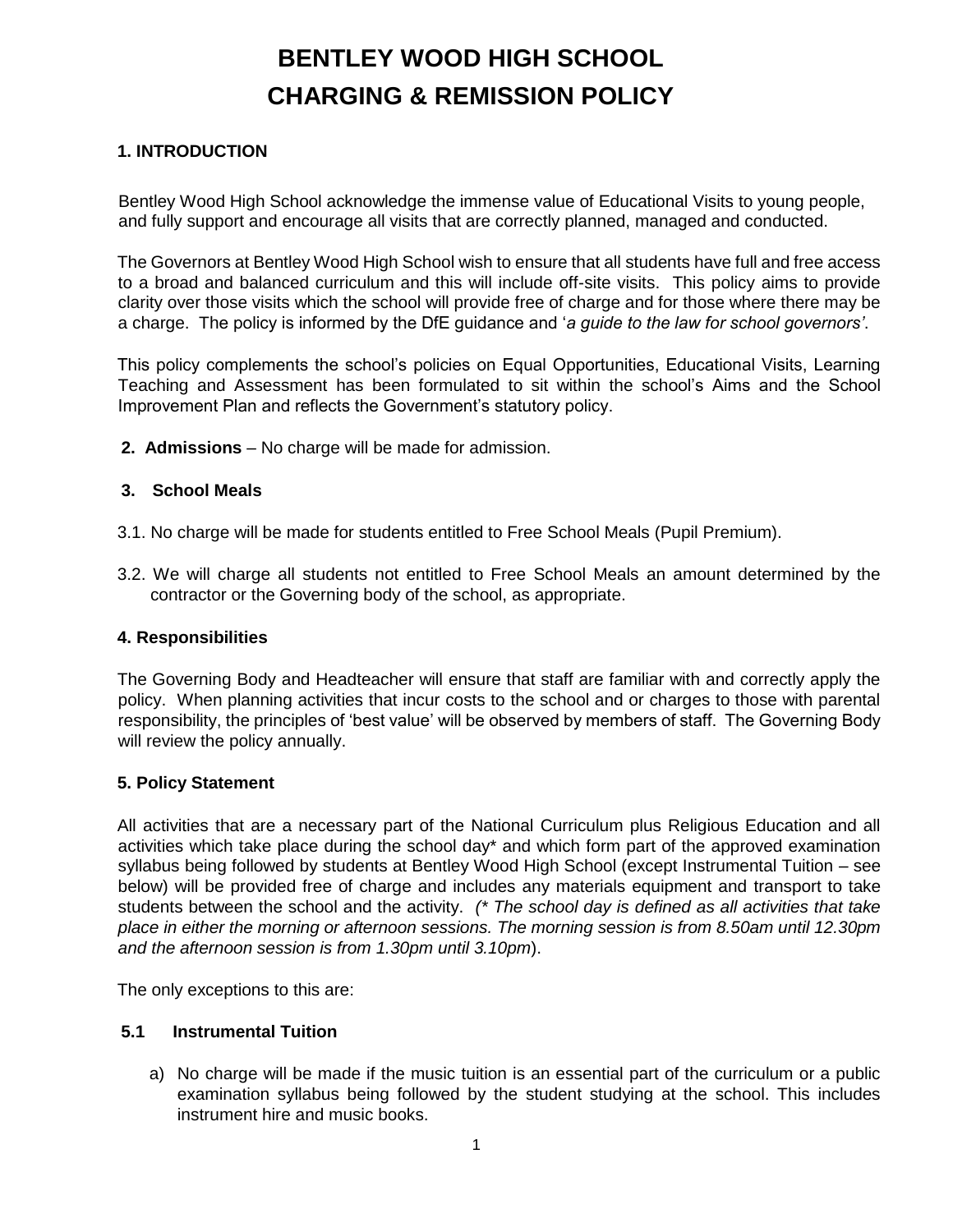- b) No charge will be made for instrumental and vocal tuition within school hours for students in care. This includes instrument hire, music books etc.
- c) We will charge for all other instrumental and vocal tuition requested by parents/carers and delivered by specialist peripatetic music tutors within school hours, whether offered to an individual or group of students. Charges will be determined by the Headteacher and may vary depending on various factors (e.g. size of group, length of lesson, type of instrument.)

#### **5.2 Examinations**

There will be no charge for these fees except in certain unusual circumstances e.g:

- a) The examination is on the set list, but the student was not prepared for it at Bentley Wood High School.
- b) The examination is not on the set list but Bentley Wood High School arranged for the student to take it.
- c) A pupil fails without good reason to complete the requirements of any public examination where the school originally paid or agreed to pay for the entry fee.

#### **5.3 Residential Activities**

Charges are made for transport to and from residential activities and will also be made to cover costs (e.g. board and lodging) when the number of school sessions missed by students, total half or more of the number of half-days taken up by the residential activity, except from those with parental responsibility who are in receipt of the following eligible benefits:

- Income Support
- Income-based Jobseeker's Allowance
- Income-related Employment and Support Allowance
- Support under part VI of the Immigration and Asylum Act 1999
- The guaranteed element of Pension Credit
- Child Tax Credit (provided that Working Tax Credit is not also received, and the family's annual gross income does not exceed £16,190)
- Working Tax Credit run-on (this is paid for 4 weeks after an individual stops qualifying for Working Tax Credit)
- Universal Credit (if the application was made on or after 1 April 2018, the family's income must be less than £7,400 per year – after tax and not including any benefits)

It should be noted that 'Children Looked After' (CLA) students can usually have the cost of an educational activity costing in excess of £100 paid for by Social Services.

#### **6. Voluntary Contributions**

- 6.1. The School may invite parents/carers to make a voluntary contribution towards activities that are exempt from charging. These charges may include contributions to cover travel, entrance fees and contributions to offset the cost of replacement teaching staff to cover for students whose teacher is accompanying the trip.
- 6.2. Where a voluntary contribution is requested the School will make it clear that students of parents/carers who choose not to contribute will not be treated differently from those that do.